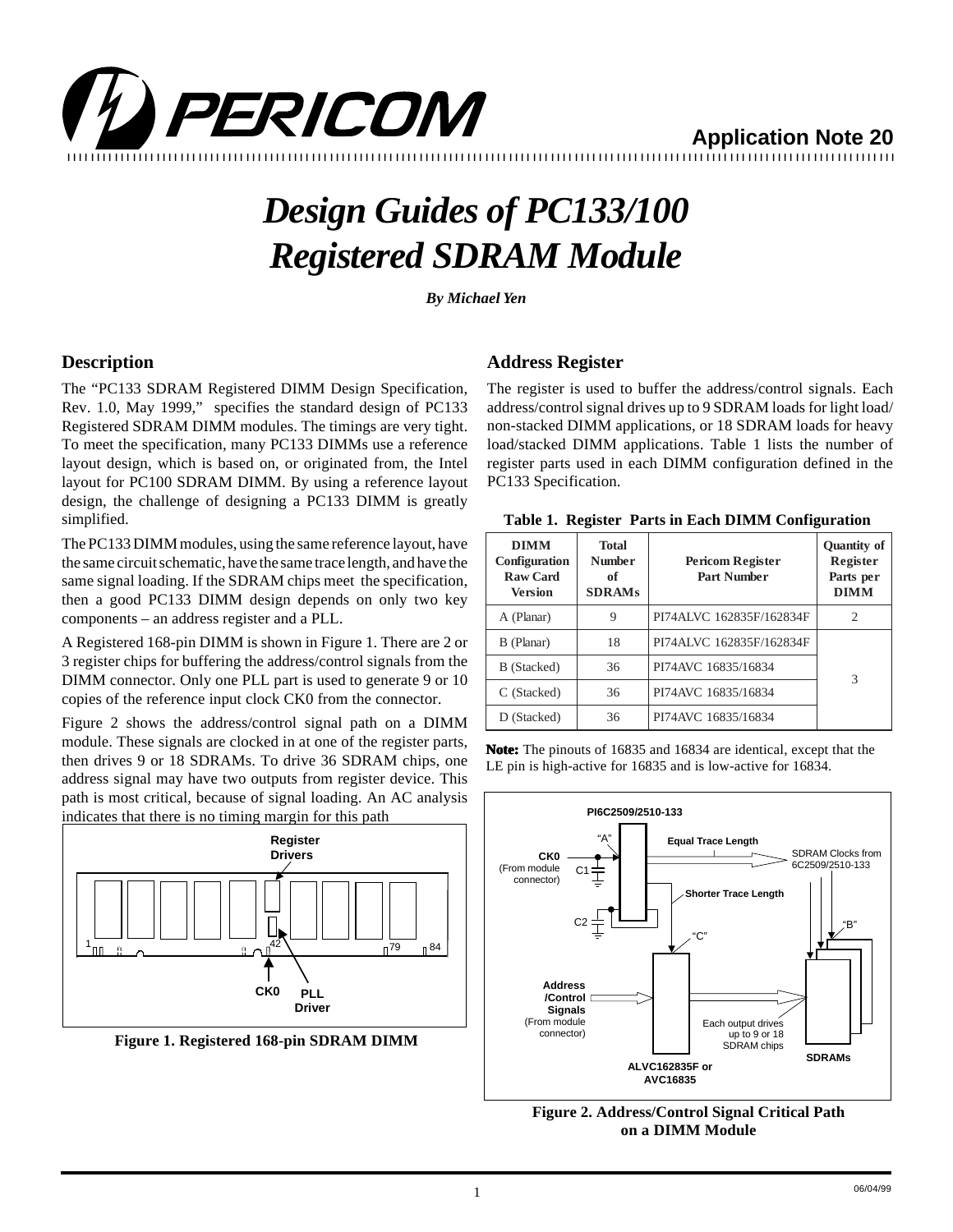

# **Application Note 20**

Figure 3 shows that the clock signal for the clock input pins at point "C" of the registers is adjusted to a negative value, -450 ps, relative to the reference clock CK0, at point "A", to gain timing margin. This is accomplished by shortening the trace length from a PLL output to the register's clock pin in the reference layout design.



Figure 3. Register CLK at Point "C" leads CK0 at Point "A" in Figure 2

Pericom is very pleased that its ALVC 162835F/162834F parts have met all PC133 DIMM worst case simulation for *planar* Raw Cards applications (Raw Card A and Raw Card B planar configurations in Table 1).

Pericom's AVC16835/16834 parts are designed for heavy-load applications (Raw Cards B, C, and D stacked configurations). Each clock output has sufficient speed to drive up to 18 SDRAM loads.

#### **PLL**

The PLL device is used to buffer the clock signal and generate 9 or 10 clock signals from one clock input signal, as shown in Figure 4. Figure 5 shows the data signal path.



Figure 4. Block Diagram of PI6C2509/2510-133

To meet AC timing specs at the data signal critical path, the key feature of this PLL device aligns the clock signals at the SDRAM chips with the Reference Clock Input signal at the DIMM connector. If this requirement is not met, the data signal propagation time is then increased.

The clock signals at all SDRAM chips (Point "B") must align with the Reference Clock Input signal (Point "A"), as illustrated in Figure 6. If this is not aligned, the C2 capacitor value may be adjusted to accomplish the alignment. The PC133 DIMM specification specifies the C2 value.



Figure 5. Clock Connection from PI6C2509/2510-133 to SDRAM and Data Signal Path



Figure 6. The clock signals at all SDRAM Clock pins are aligned with CK0 at Point "A" in Figure 5.

For the PC133 reference layout design, Pericom 6C2509-133 and 6C2510-133 will align the clock signals at the SDRAM pins with the Reference Clock input signal CK0, as required by the PC133 Registered SDRAM DIMM specification.

#### **Spread Spectrum Issue**

Spread Spectrum Clocking (SSC) is a frequency modulation technique for EMI reduction. In the latest motherboards, the master clock generator chip does not maintain a constant frequency. SSC modulates the clock frequency/period at a predetermined modulation frequency of about 33 kHz. The modulation profile is also predetermined. As a result, the EMI from a motherboard is much reduced for meeting FCC requirement.

The reference input clock of an SDRAM DIMM is provided by the motherboard's master clock generator chip. As the clock frequency is constantly changing as a result of modulation, the frequency of the reference input clock of the DIMM PLL chip is constantly changing. For this reason, there is a new requirement on the DIMM PLL chip. In other words, the outputs of the DIMM PLL chip must "track" the reference input clock of the PLL chip. For example, when the reference input clock frequency is increasing, the output